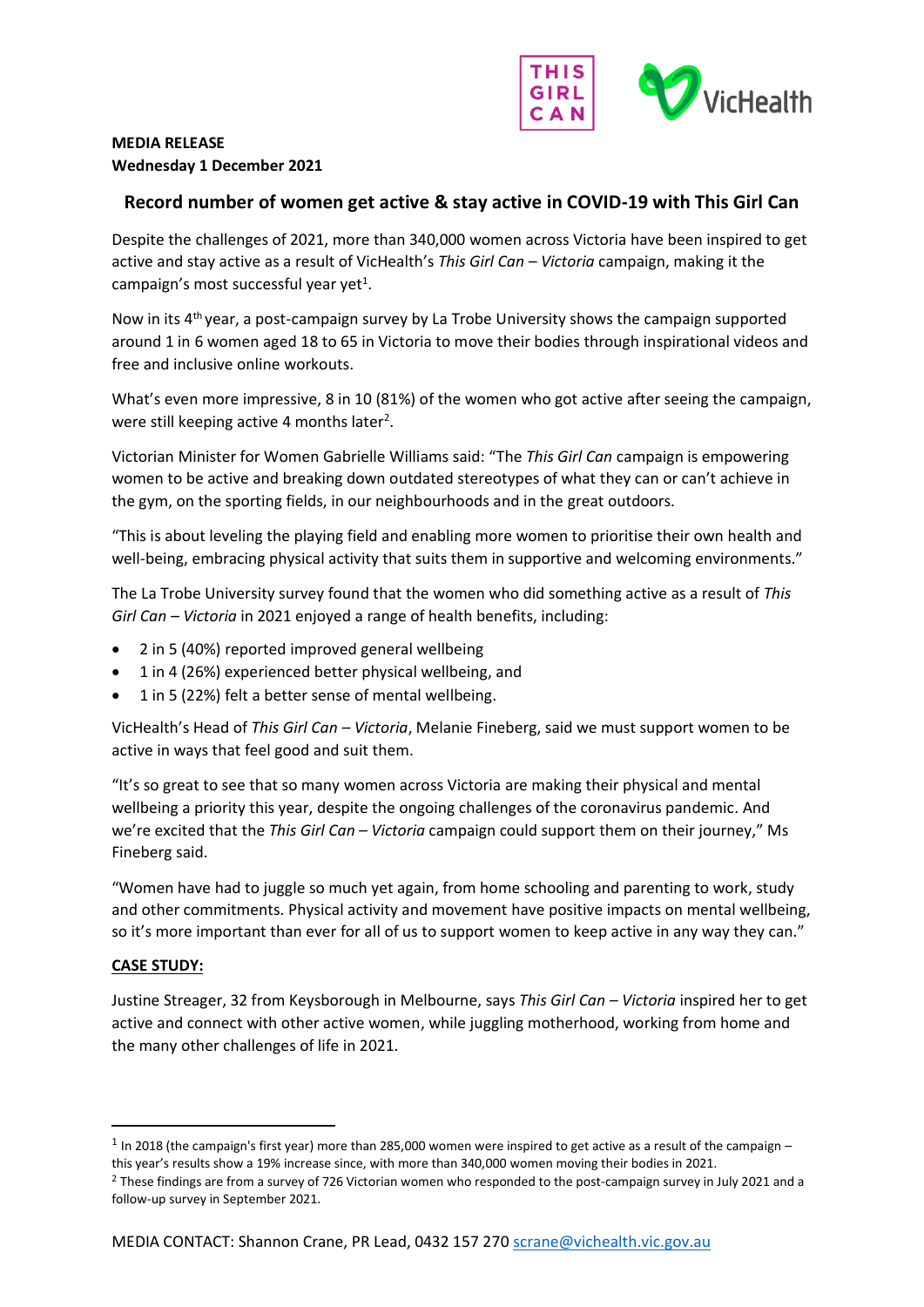

"I really resonate with the messaging of *This Girl Can,* because it's all about just getting out and giving it a go without fear of judgement," Justine says.

"Worrying about what others think is something that has plagued my mind. Surrounding myself with the messaging of *This Girl Can*, and getting involved with activities that align with this messaging, made me feel safe to try lots of different activities."

In 2020-21, Justine tried online group training with a diverse personal trainer and couch to 5km using the NHS CHOICES UK podcast. When restrictions allowed, she also tried hiking with [Escaping](https://www.facebook.com/escapingyourcomfortzone/)  [Your Comfort Zone,](https://www.facebook.com/escapingyourcomfortzone/) which she's now a leader for, and [GO Soccer](https://www.footballvictoria.com.au/go-soccer-mums) Mums.

"I've documented my experiences on Instagram and I love being encouraged by *This Girl Can*, and also seeing others doing the same as me, just giving it their best. I love making social connections and supporting and uplifting others in their fitness goals too," Justine said.

"I'm no longer sitting on the sidelines and am no longer isolated. I have community and that feels big."

Women of all ages and abilities can get involved in *This Girl Can – Victoria* by checking out the beginner-friendly workouts at [This Girl Can Get Active @ Home,](https://thisgirlcan.com.au/active-at-home/) joining the community on [Facebook,](https://www.facebook.com/ThisGirlCanVIC/) [Twitter](https://twitter.com/ThisGirlCanVIC?ref_src=twsrc%5Egoogle%7Ctwcamp%5Eserp%7Ctwgr%5Eauthor) and [Instagram,](https://www.instagram.com/thisgirlcanvic/?hl=en) or following the #ThisGirlCanVIC.

For more tips and inspo, visit [thisgirlcan.com.au](https://thisgirlcan.com.au/)

### *NOTE TO EDITORS:*

• *Local interviews, images and videos available on request.*

## **About** *This Girl Can – Victoria***:**

*This Girl Can – Victoria* is a 6-year VicHealth campaign aiming to increase physical activity among Victorian women. It focuses on less active women and supports gender equality by challenging traditional gender roles and stereotypes in sport and by celebrating women.

*This Girl Can – Victoria* is the local implementation of the original 'This Girl Can' campaign in England, which is owned and operated by the English Sports Council (Sport England). Sport England used National Lottery funding to create the This Girl Can campaign in 2015. VicHealth is the first organisation in the world to license the campaign from Sport England.

In 2021, *This Girl Can – Victoria* advertisements featured on TV, digital, social media, print and out of home between February and June. Watch the 2021 *[This Girl Can](http://www.thisgirlcan.com.au/) – Victoria campaign*.

#### **Campaign research: Key findings:**

- In 2021, over 340,000 women were inspired to get active as a result of seeing the This Girl Can Victoria campaign. That's approximately 1 in 6 Victorian women aged 18 – 65.
- When surveyed again in September 2021, 8 in 10 (81%) continued doing the active actions they reported in the May/June 2021 survey over the last 4 weeks<sup>3</sup>.
- 3 in 5 (58%) of those who were inspired to get active as a result of the campaign were committed to continuing this change throughout the rest of the year, and an additional 1 in 3 (34%) said they were somewhat committed to maintaining their activity levels.

<sup>&</sup>lt;sup>3</sup> These findings are from a survey of 726 Victorian women who responded to the post-campaign survey in July 2021 and a follow-up survey in September 2021.